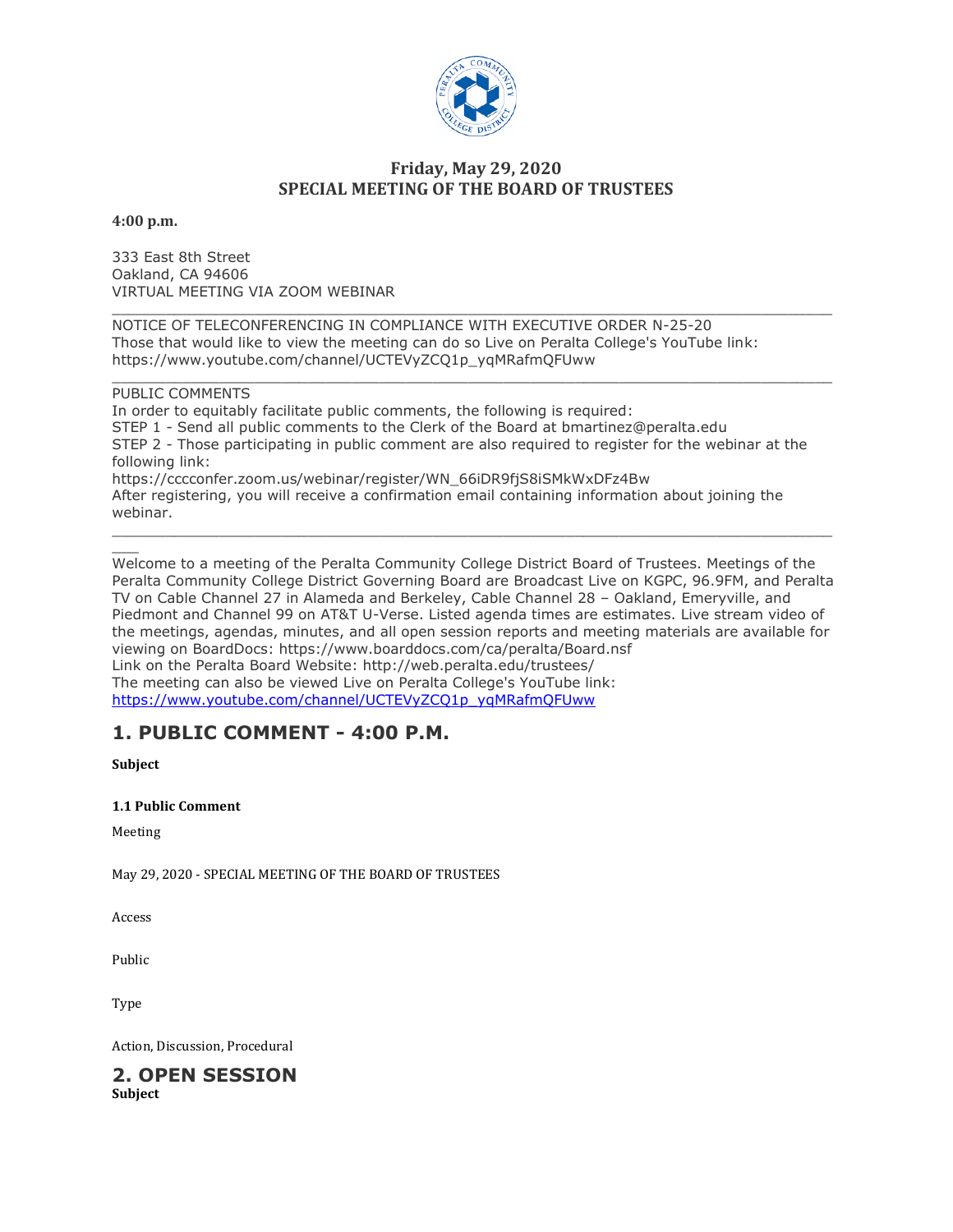#### **2.1 Consider Approval of the Oracle Cloud Services Agreement in the amount of \$6,339,602.95. Presenter: Chief of Staff Warden**

Meeting

May 29, 2020 - SPECIAL MEETING OF THE BOARD OF TRUSTEES

Access

Public

Type

Action

Preferred Date

May 29, 2020

Absolute Date

May 29, 2020

Fiscal Impact

Yes

Dollar Amount

\$6,339,602.95

Budgeted

Yes

Budget Source

General Fund - \$2,440,271.00 and Measure G - \$3,899,331.95 - Total \$6,339,602.95

Recommended Action

Approve the Oracle Cloud Services Agreement in the amount of \$6,339,602.95.

**TO: Peralta Board of Trustees**

**FROM: Dr. Regina Stanback Stroud, Chancellor**

**PREPARED BY: Chief of Staff Delisle Warden**

**BACKGROUND/ANALYSIS:**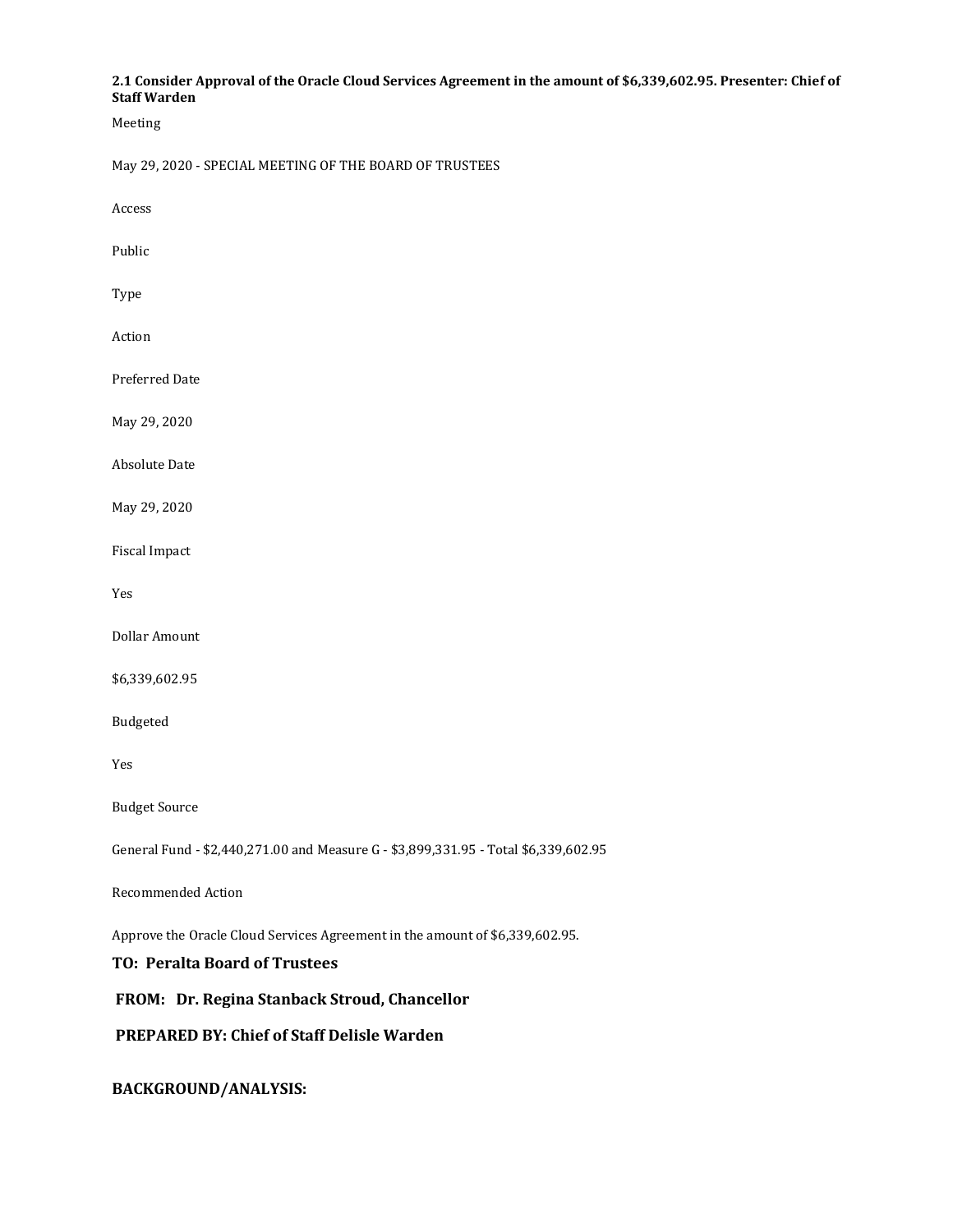The Peralta Community College District Information Technology Division has finalized the upgrade plans for the PeopleSoft Enterprise Application. At present, Information Technology has completed its fifth and final stages of contract negotiation for better terms and pricing for the Peralta Community College District.

This plan not only upgrades to a Cloud platform but implements modules that address many of the challenges depicted in the Financial Crisis Management Assistance Team, Collaborative Brain Trust and Accrediting Commission for Community and Junior Colleges reports. It also removes some unnecessary expenditures incurred by the district due to additional extended support with Oracle Cooperation.

#### **DELIVERABLES/SCOPE OF WORK:**

The project will be completed in two phases.

Phase I at a cost of \$1,437,631.95 will consist of:

- Migration to Oracle Database from Microsoft Sequel
- Migration to Oracle Cloud Infrastructure
- Max Availability Disaster Recovery Option
- Addition of Oracle Managed Services and Oracle Functional Services
- Enterprise Level Hardened Security and Access Management
- Deliver a supported and maintained, stable platform upon which future implementation projects can occur

#### Phase II at a cost of \$2,461,700.00 will consist of:

- PeopleSoft Campus Solutions (Student Portal) -upgrade to current version
- PeopleSoft Human Resources System (HR, Benefits, Payroll) upgrade to current version
- PeopleSoft Financial System upgrade to current point release, application update, security update

The ongoing operating expenses (licenses) for the next five years at a cost of \$2,440,271.

- This amount is typically approved annually.
- The district is able to realize a savings of \$1,826,447.00 by approving the 5-year operating expense as a part of the agreement.

The total cost of Phase I, Phase II and Operating Expenses is \$6,339,602.95

#### **ANTICIPATED COMPLETION DATE:**

June 2021

#### **EVALUATION AND RECOMMENDED ACTION:**

The Interim General Counsel/Chief of Staff and the Chancellor recommend approval of the Oracle Cloud Services Agreement and ordering documents.

File Attachments MHEC [Contract.pdf](https://go.boarddocs.com/ca/peralta/Board.nsf/files/BQ2SFQ727C09/$file/MHEC%20Contract.pdf) (3,319 KB) OCI Tech Ordering [Document\\_Phase](https://go.boarddocs.com/ca/peralta/Board.nsf/files/BQ2SFT727C0D/$file/OCI%20Tech%20Ordering%20Document_Phase%201_upload%2005212020.pdf) 1\_upload 05212020.pdf (245 KB) [US-OD-9816739-PCCD-v3\\_Phase\\_2\\_05072020\\_upload](https://go.boarddocs.com/ca/peralta/Board.nsf/files/BQ2SFW727C0F/$file/US-OD-9816739-PCCD-v3_Phase_2_05072020_upload%2005212020.pdf) 05212020.pdf (822 KB) [US-OD-9183416-PCCD-v7\\_Operating](https://go.boarddocs.com/ca/peralta/Board.nsf/files/BQ2SFZ727C13/$file/US-OD-9183416-PCCD-v7_Operating%20Expense%2005072020_upload%2005212020.pdf) Expense 05072020\_upload 05212020.pdf (1,229 KB)

## **3. ADJOURNMENT**

**Subject**